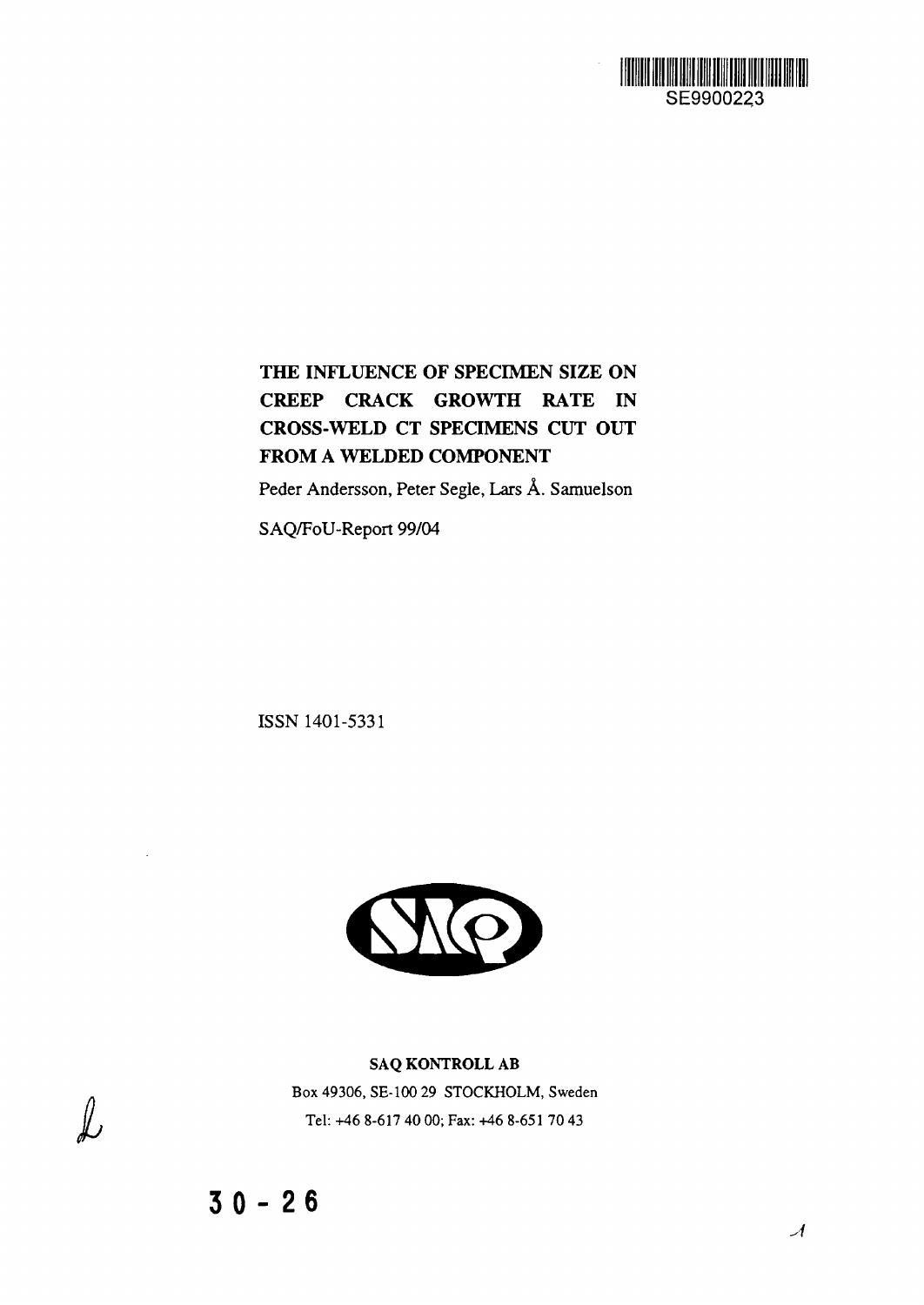Preprint of paper presented at the CAPE '99 conference, 12-16 april, Wilderness, South Africa, 1999.

April 1999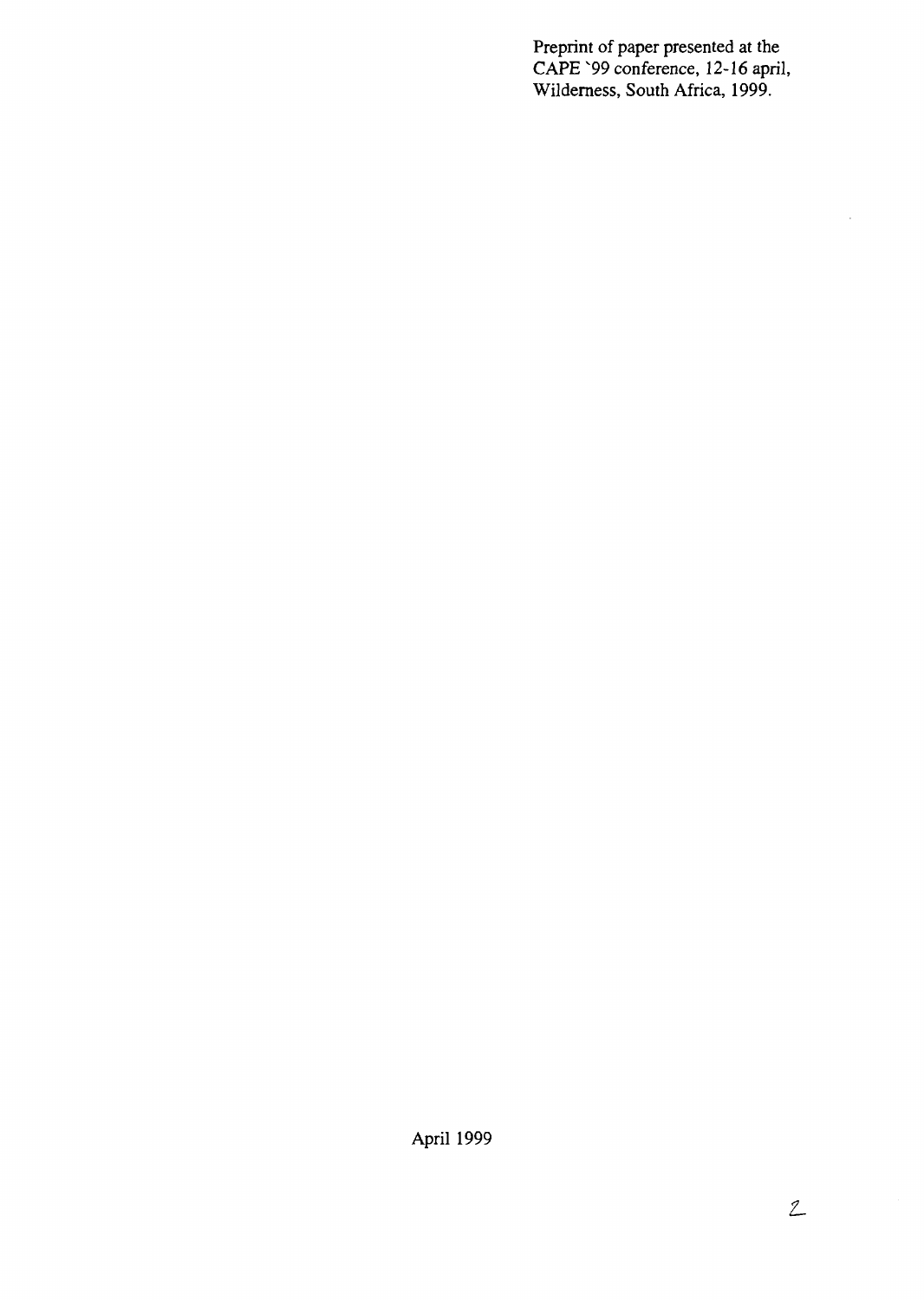# **THE INFLUENCE OF SPECIMEN SIZE ON CREEP CRACK GROWTH RATE IN CROSS-WELD CT SPECIMENS CUT OUT FROM A WELDED COMPONENT**

Peder Andersson, Peter Segle and Lars Å. Samuelson SAQ Kontroll AB, Box 49306, SE-10029 STOCKHOLM, Sweden

# **ABSTRACT**

A 3D finite element study of creep crack growth in cross-weld CT specimens with material properties of 2.25Cr1Mo at  $550^{\circ}$ C is carried out, where large strain and displacement theory is used. The creep crack growth rate is calculated using a creep ductility based damage model, in which the creep strain rate perpendicular to the crack plane ahead of the crack tip is integrated, considering the multiaxial stress state. The influence of specimen size on creep crack growth rate under constant load is given special attention, but the possibility to transfer results from cross-weld CT specimens to welded high temperature components is also investigated. The creep crack growth rate of a crack in a circumferentially welded pipe is compared with the creep crack growth rate of cross-weld CT specimens of three different sizes, cut out from the pipe.

Although the constraint ahead of the crack tip is higher for a larger CT specimen, the creep crack growth rate is higher for a smaller specimen than for a larger one if they are loaded to attain the same stress intensity factor. If the specimens are loaded to the same *C\** value, however, a more complicated pattern occurs; depending on the material properties of the weldment constituents, the CT specimen with the intermediate size will either yield the highest or the lowest creep crack growth rate.

# **1. INTRODUCTION**

Problems with creep cracking and creep damage in high temperature components are being given more attention as many facilities are reaching or even exceeding their design life. As a natural consequence existing assessment procedures and testing methods or standards are being reviewed. For assessments of creep cracking there are some procedures, e.g. [1], and some are under development, e.g. [2]. For creep crack growth (CCG) testing of homogeneous 'Compact Tension' (CT) specimens there is a testing standard available, i.e. ASTM E 1457 [3]. For CCG testing of cross-weld CT specimens however, a similar testing standard does not exist. Hence, there is an amount of uncertainty involved both when performing and interpreting the results of a CCG test on cross-weld CT specimens cut out from welded components.

The exact location of the crack in the weldment, the creep properties of the individual weldment constituents and the loading condition of the component, e.g. only internal pressure or a combination of internal pressure and additional axial stresses, are factors that could influence the growth rate for a creep crack in a weldment of a high temperature component. These factors have to be considered when performing a CCG test on a cross-weld CT specimen cut out from a cracked weldment in a component. Additionally, the size of the cut out CT specimen will influence the CCG rate obtained in the test.

In recently performed work on cross-weld CT specimens, the influence of starter notch location in HAZ, the differences in material properties of the weldment constituents and to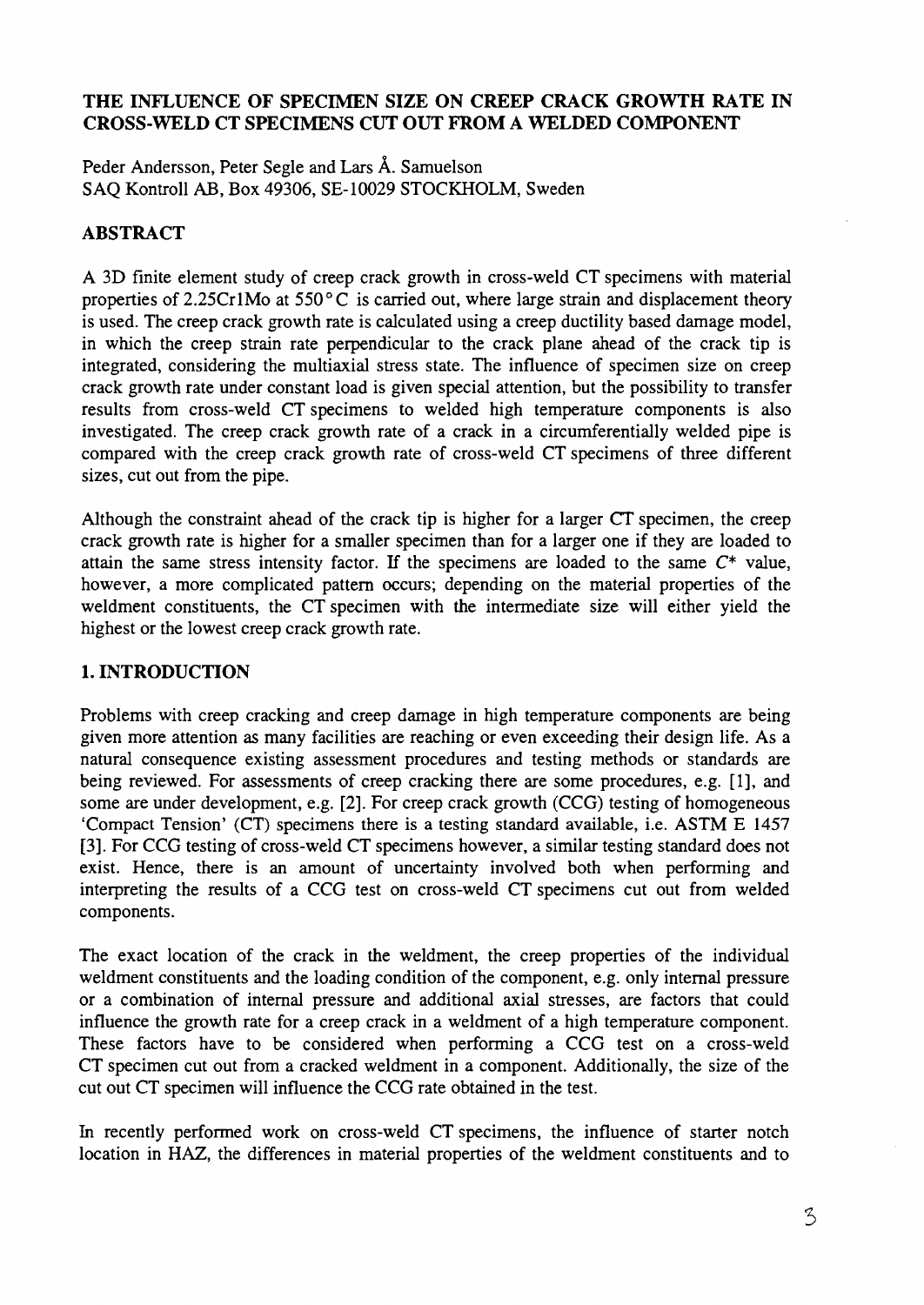some extent the size effect have been investigated [4-6]. The results indicate that in order to make a proper CCG test on a cross-weld CT specimen cut out from a welded component, numerical simulations have to be performed in advance.

In the present study the influence of specimen size on the CCG rate in cross-weld CT specimens is investigated. Already performed studies of the growth rate of a creep crack located in a circumferential weld of a pipe is also used for comparison [7]. In these pipe weldment simulations different loading cases are tested, i.e. an axial stress or a combination of internal pressure and axial stress. Comparisons will then indicate how the growth rate of a creep crack in a circumferential weldment of a pipe is predicted by a CCG test on a cross-weld CT specimen.

# **2. INPUT PARAMETERS**

# *2.1 Geometry of pipe and CT specimen*

The pipe weldment and the cross-weld CT specimens consist of parent material, weld metal, and a heat affected zone, HAZ, see Fig. 1. The crack is located in the center of the HAZ and is assumed to grow within the HAZ with the crack plane parallel to the interface between the HAZ and the parent/weld metal. The CT specimens used in the finite element simulations are side grooved with a thickness reduction of 20%. The included angle of the side groove is less than 90° and the root radius is less than 0.4 mm according to the ASTM E 1457 standard [3]. Three different sizes of the CT specimens are considered,  $W=25$  mm,  $W=50$  mm and W=100 mm. Furthermore, the width of the HAZ is 2 mm and  $a/W=0.5$  for all three specimen sizes. The inner and outer radius of the pipe is 200 mm and 240 mm, respectively, and the depth of the crack is 10 mm, i.e. one quarter of the wall thickness [7].

## *2.2 Material properties*

The material properties of 2.25Cr1Mo at 550°C are chosen for both parent and weld metal. The constitutive equation, considering elastic and creep response, is given by

$$
\frac{d \varepsilon_{ij}}{dt} = \frac{1 + \nu}{E} \left[ \left( \frac{d \sigma_{ij}}{dt} \right) - \frac{\nu}{1 + \nu} \left( \frac{d \sigma_{kk}}{dt} \right) \delta_{ij} \right] + \frac{3}{2} B \overline{\sigma}^{n-1} s_{ij}
$$
(1)

where  $\varepsilon_{ii}$ ,  $\sigma_{jj}$  and  $s_{ii}$  are the strain, stress and stress deviator tensors respectively and  $\bar{\sigma}$  is the von Mises stress. The constants in (1) are given in Table 1. Throughout the simulations, the material properties are kept constant for the weld metal and the parent material. Thus, only the material properties of HAZ is being varied.

| Constant | <b>PM/WM</b>          | Creep-soft HAZ        | Creep-hard HAZ        |
|----------|-----------------------|-----------------------|-----------------------|
| . B      | $3.0 \times 10^{-17}$ | $3.0 \times 10^{-16}$ | $3.0 \times 10^{-18}$ |
| n        |                       | 5.7                   | 5.7                   |
| E(MPa)   | 150 000               | 150 000               | 150 000               |
|          | 0.3                   | 0.3                   | 0.3                   |

Table 1. Material constants.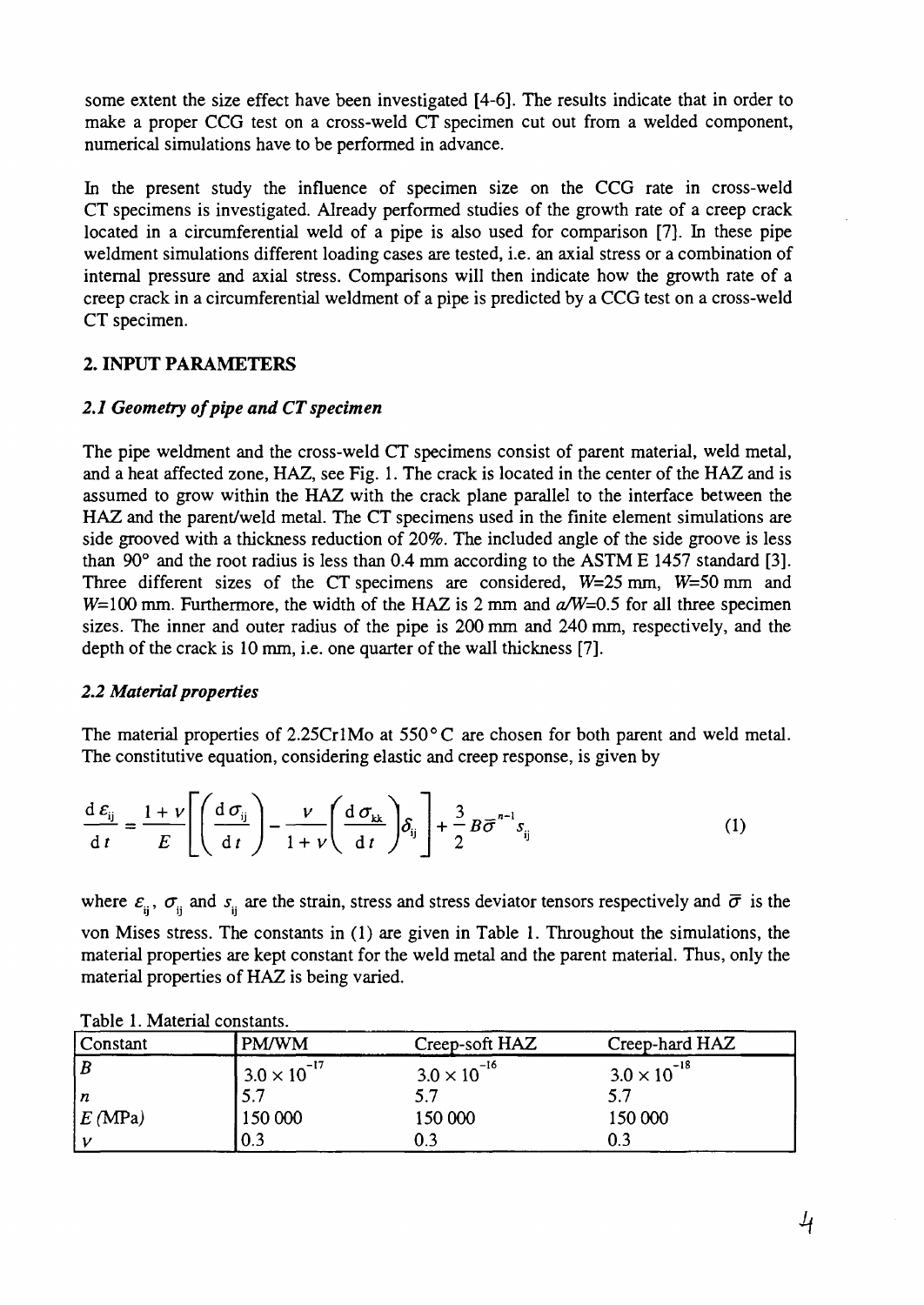### *2.3 Loading*

In order to study the effects on creep crack growth of different overall loading conditions, the loading is varied for the pipe so that it consists of either an axial loading of 85.4 MPa or a combination of an axial loading of 85.4 MPa and an internal radial pressure of 25 MPa [7]. For both these cases the stress intensity factor for the crack becomes 20 MPa  $\sqrt{m}$  [8].

For the CT specimens the loading is chosen so that the stress intensity factor  $K_1$  becomes 20 MPa $\sqrt{m}$  regardless of specimen size, where  $K_1$  is calculated according to the ASTM E 1457 standard,

$$
K_{1} = \frac{F}{\sqrt{C C_{N}} W^{1/2}} \frac{2+a/W}{(1-a/W)^{3/2}} f(a/W)
$$
 (2)

where *F* is the force,  $C = 0.5 W$  is the thickness of the specimen,  $C_N$  is the net thickness at the roots of the side grooves, Wand *a* are defined in Fig. 1 and

$$
f(a/W) = 0.886 + 4.64 (a/W) - 13.32 (a/W)^{2} + 14.72 (a/W)^{3} - 5.6 (a/W)^{4}. \qquad (3)
$$

#### *2.4 Simulated configurations*

Ten different configurations are simulated for the CT specimens and four different configurations from the pipe weldment simulations in [7] will be used, see Tables 2 and 3.

| racio E. Chinanato comiguations or Cr specificits |                 |                   |               |  |  |  |
|---------------------------------------------------|-----------------|-------------------|---------------|--|--|--|
| CT specimen                                       |                 |                   |               |  |  |  |
| Width W (mm)                                      | <b>B</b> in HAZ | <b>B</b> in PM/WM | Remark        |  |  |  |
| 25                                                | $3e-16$         | $3e-16$           | Homogeneous   |  |  |  |
| 25                                                | $3e-16$         | $3e-17$           | Heterogeneous |  |  |  |
| 25                                                | $3e-18$         | $3e-17$           | Heterogeneous |  |  |  |
| 25                                                | $3e-18$         | $3e-18$           | Homogeneous   |  |  |  |
| 50                                                | $3e-16$         | $3e-16$           | Homogeneous   |  |  |  |
| 50                                                | $3e-16$         | $3e-17$           | Heterogeneous |  |  |  |
| 50                                                | $3e-18$         | $3e-17$           | Heterogeneous |  |  |  |
| 50                                                | $3e-18$         | $3e-18$           | Homogeneous   |  |  |  |
| 100                                               | $3e-16$         | $3e-17$           | Heterogeneous |  |  |  |
| 100                                               | $3e-18$         | $3e-17$           | Heterogeneous |  |  |  |

Table 2. Simulated configurations of CT specimens

Table 3. Four configurations of the pipe weldment in [7].

| Pipe weldment           |          |                   |               |
|-------------------------|----------|-------------------|---------------|
| Loading combination     | B in HAZ | <b>B</b> in PM/WM | Remark        |
| Axial+internal pressure | $3e-16$  | $3e-17$           | Heterogeneous |
| Axial                   | $3e-16$  | $3e-17$           | Heterogeneous |
| Axial+internal pressure | $3e-18$  | $3e-17$           | Heterogeneous |
| Axial                   | $3e-18$  | $3e-17$           | Heterogeneous |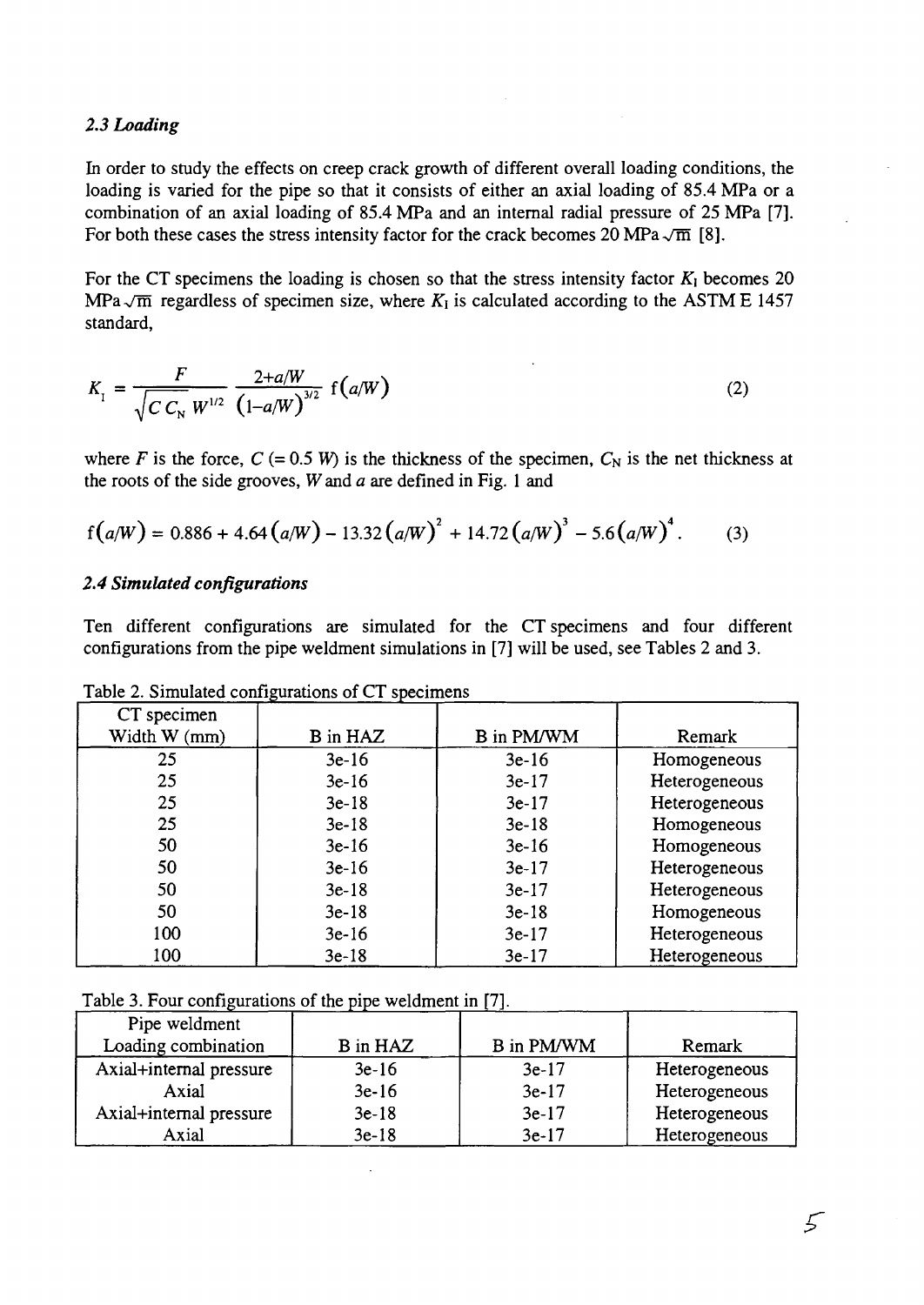#### **3. FINITE ELEMENT MODELLING OF PIPES AND CT SPECIMENS**

The general purpose finite element code ABAQUS [9] is used for the simulations. The 3D 20 node C3D20R element is used for the cross-weld CT specimens and in [7] the axisymmetric element CAX8R was used for the pipe weldment. The crack tip is modelled with a radius of 0.01 mm and large strain and displacement theory is utilized. The 3D simulations are due to their time consuming nature not performed until the transition time is exceeded, but until convergence in the results is obtained.

#### 3.1 Calculation of  $C^*$

In calculating the creep crack growth rate, the  $C^*$  integral is often used as a characterizing parameter.  $C^*$  is defined through the expression

$$
C^* = \int_{\Gamma} \left[ W_s^* dy - T_i \left( \frac{\partial u_i}{\partial x} \right) ds \right],
$$
 (4)

where  $W^*$  is the deformation work rate density,  $T_i$  is the outward traction vector on ds,  $\dot{u}_i$  is the displacement rate vector at ds, *x* and y are coordinates in a rectangular coordinate system and finally, ds is the increment on the contour path  $\Gamma$ . This expression for  $C^*$  can be calculated with for instance the finite element method.

### *3.2 Calculation of creep crack growth rate*

The creep crack growth rate can be evaluated in a number of different ways. Usually the  $C^*$ integral is used as a measure of creep crack growth rate and for engineering applications with homogeneous materials the following approximative expression can be used [10]

$$
\dot{a}\,\varepsilon_{\rm f} = \frac{3 \times \left(C^*\right)^{n/n+1}}{1.65 \,\mathrm{e}^{-1.5h}},\tag{5}
$$

where  $n/n+1$  for most engineering materials approximately is in the range between 0.7 and 1,  $\varepsilon$ <sup>*f*</sup> is the uniaxial creep ductility and *h* is the constraint parameter defined as

$$
h = \frac{\sigma_1 + \sigma_2 + \sigma_3}{3\,\overline{\sigma}}\tag{6}
$$

where  $\sigma_1$ ,  $\sigma_2$ ,  $\sigma_3$  are the principal stresses and  $\bar{\sigma}$  is the von Mises stress. A finite element analysis most probably has to be performed to calculate the value of *h* ahead of the crack tip, since it is generally not given. Alternatively, if plane strain or plane stress prevails, the denominator in equation (5) is set to 1/50 or 1 respectively [10]. However, the approximative expression in (5) is meant for assessments of creep cracks in homogeneous materials, and it has not really been investigated whether it also applies for creep cracks in welds.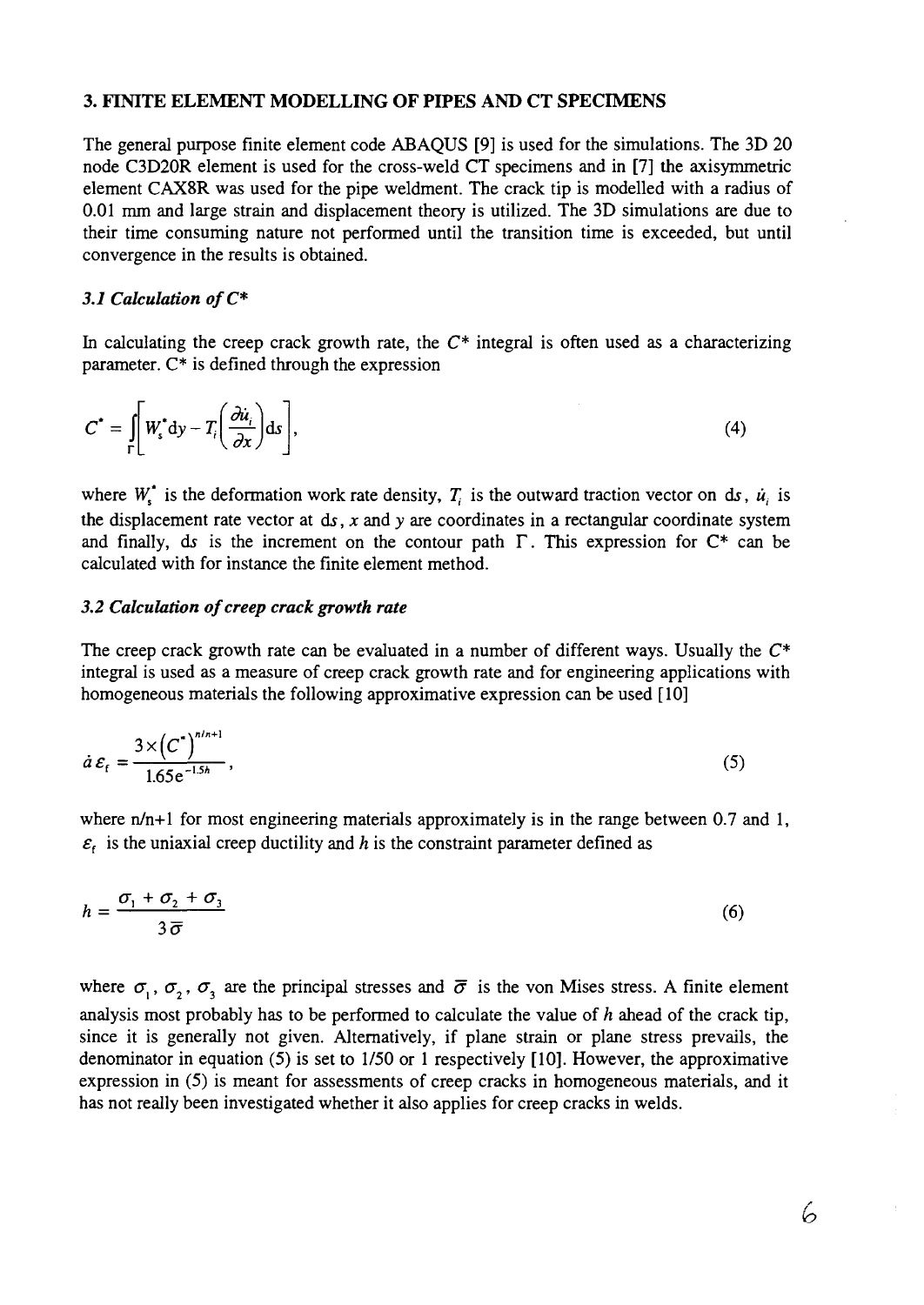In the present study the creep crack growth rate is described by a creep ductility based damage model in which the accumulated uni-axial creep strain in a material element in front of the crack tip is considered. For the theoretical modelling, consider the crack tip with its creep process zone of accumulated creep damage as a static entity and the material in front of it as moving towards the crack tip at a constant speed  $-\dot{a}$ , see Fig. 2. As this material element is moving through the damaged zone, the accumulated uni-axial creep strain in the element is given by

$$
\varepsilon^{c} = \int d\varepsilon^{c} = \int_{r_{c}}^{r} \frac{\partial \varepsilon^{c}}{\partial t} \frac{\partial t}{\partial x} dx = \int_{r_{c}}^{r} \varepsilon^{c} (-1/a) dx = -\frac{1}{a} \int_{r_{c}}^{r} \varepsilon^{c} dx.
$$
 (7)

As the element approaches the crack tip, the accumulated uni-axial creep strain in it approaches the uni-axial creep ductility, i.e.  $\varepsilon^c \to \varepsilon_f$  as  $r \to 0$ . Hence,

$$
\varepsilon_{f} = \frac{1}{\dot{a}} \int_{0}^{\tau_{\xi}} \dot{\varepsilon}^{c} dx = \frac{1}{\dot{a}} \int_{0}^{\tau_{\xi}} \frac{\dot{\varepsilon}_{22}^{c}}{1.65 \cdot e^{-1.5h}} dx,
$$
 (8)

where the last equality is due to Rice and Tracey [11].  $\dot{\epsilon}_{22}^c$  is the creep strain rate perpendicular to the crack plane ahead of the crack tip, taking the multi-axial stress state into account. I.e.  $\dot{\epsilon}_{22}^c$  is the creep strain rate perpendicular to the crack plane calculated in the finite element simulations. Accordingly, the creep crack growth rate can be expressed as

$$
\dot{a}\,\varepsilon_{\rm f} = \int_0^{\mathbf{r}} \frac{\dot{\varepsilon}_{22}^{\rm c}}{1.65 \cdot e^{-1.5h}} \, \mathrm{d}\, x \,. \tag{9}
$$

### **4. NUMERICAL RESULTS**

Evaluations of  $\dot{a} \varepsilon_i$  according to (9) for the ten CT specimen configurations are presented in Fig. 3.  $d\mathcal{E}_f$  is evaluated at 11 positions through the thickness of the specimens, from the center (z = 0) to the surface (z =  $0.5C_N$ ). The results for the specimens with  $B = 3 \cdot 10^{-16}$  in HAZ, i.e. the creep-soft specimens, are evaluated after 30 hours and the results for the specimens with  $B = 3 \cdot 10^{-18}$  in HAZ, i.e. the creep-hard specimens, are evaluated after 300 hours. This difference in evaluation time is reflecting the differences in transition time between the creep-soft and creep-hard specimens, but does not exactly represent them. Since the difference in the creep strain rate between the creep-hard and the creep-soft specimens is equal to the difference in the creep constant *B,* given in equation (1), the same stress state occurs for the homogeneous creep-soft specimens evaluated after 30 hours as for the homogeneous creep-hard specimens evaluated after 3000 hours. However, since the calculations are very time-consuming, the simulated time had to be limited to 300 hours for the creep-hard specimens. The only effect of simulating the creep-hard specimens for longer times is that the value of  $\dot{a} \varepsilon$ <sub>f</sub> will attain a slightly lower value than that shown in Fig. 3.

According to Fig. 3 the creep crack growth rate is higher, for a given ductility, for smaller specimens than for larger specimens, regardless of whether the crack is located in a creep-hard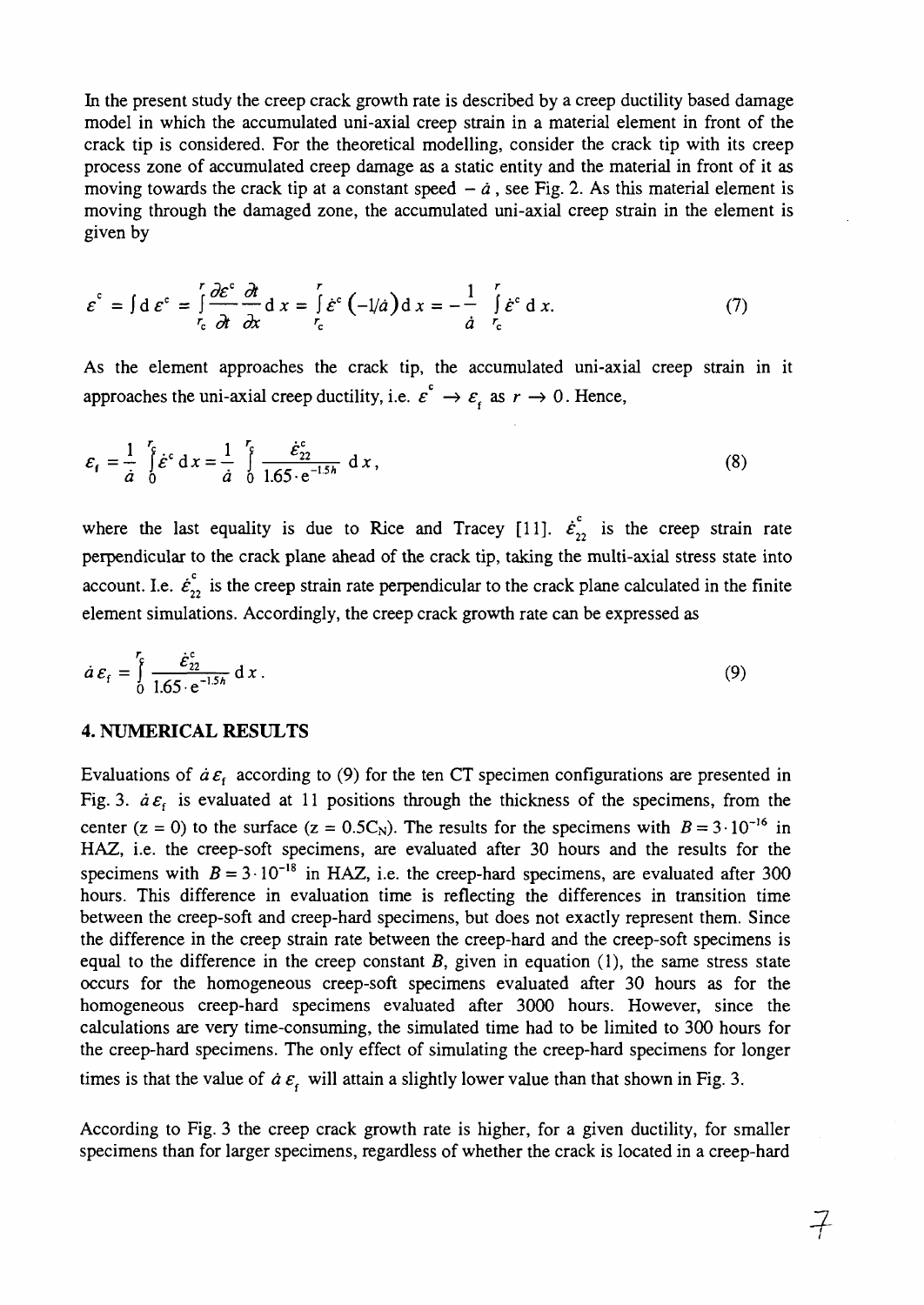or a creep-soft HAZ, heterogeneous or homogeneous specimen. There is one exception however, when comparing the two heterogeneous CT specimens having W=100 mm and W=50 mm and  $B = 3 \cdot 10^{-16}$  in HAZ,  $\dot{a} \varepsilon_t$  is higher for the larger one. According to Fig. 3 the crack growth rate is varying along the crack front. This could be the case at the initial state of crack growth, but when steady-state conditions apply, the entire crack front will grow at the same speed. Thus, the appearance of  $\dot{a} \varepsilon$  in Fig. 3 is reflecting the appearance of the crack front for the ten configurations.

The multi-axial creep strain rate perpendicular to the crack plane,  $\dot{\epsilon}_{22}^{\text{c}}$ , at the center of the CT specimens  $(z = 0)$  is shown in Fig. 4. The creep strain rate is in the range of 3-10 times higher for smaller specimens than for larger, for the first 0.5 mm ahead of the crack tip. In Fig. 5 the *h* parameter at the center of the specimen  $(z = 0)$  is displayed for all ten CT configurations. As would have been expected, the constraint ahead of the crack tip is higher in the larger specimens than in the corresponding smaller ones.

All simulations have been performed with loadings corresponding to the same stress intensity factor, i.e.  $K_1 = 20 \text{MPa}\sqrt{\text{m}}$ . The  $C^*$  integral values corresponding to each of these configurations have been calculated as well, and in Fig. 6  $\dot{a} \varepsilon$  is displayed versus  $C^*$  for the ten CT specimens and the four pipe weldment configurations of [7]. A straight line has been drawn through each of the data points corresponding to the homogeneous CT specimens. The slope of each of these straight lines is given by the exponent  $n/n+1$  of equation (5).

Fig. 6 reveals a number of interesting details. If the two creep-hard homogeneous CT specimens (W=25 and 50 mm with  $B = 3 \cdot 10^{-18}$  in HAZ, PM and WM) were loaded to the same  $C^*$  value, the larger CT specimen would predict a higher value of  $\dot{a} \varepsilon_t$ . Similarly, if the two creep-soft homogeneous CT specimens (W=25 and 50 mm with  $B = 3 \cdot 10^{-16}$  in HAZ, PM and WM) were loaded to the same  $C^*$  value, the larger specimen would predict a higher  $\dot{a} \varepsilon_{\epsilon}$ .

However, when it comes to comparing the heterogeneous CT specimens, difficulties arise. If the homogeneous CT specimen with W=25 mm and  $B = 3 \cdot 10^{-18}$  would be loaded to the same  $C^*$  value as the heterogeneous CT specimen with W=25 mm and  $B = 3 \cdot 10^{-18}$  in HAZ, the creep crack growth rate times ductility would be higher in the homogeneous specimen than in the heterogeneous one. The opposite prevails for the CT specimens with W=50 mm and  $B = 3 \cdot 10^{-18}$ . On the other hand, if the homogeneous CT specimen with W=25 mm and  $B = 3 \cdot 10^{-16}$  would be loaded to the same  $C^*$  value as the heterogeneous CT specimen with W=25 mm and  $B = 3 \cdot 10^{-16}$  in HAZ, the creep crack growth rate times ductility would be lower in the homogeneous specimen than in the heterogeneous one. The opposite prevails for the CT specimens with  $W=50$  mm and  $B=3.10^{-16}$ . If heterogeneous CT specimens with  $B = 3 \cdot 10^{-18}$  in HAZ and W=25 mm, 50 mm and 100 mm would be loaded to the same  $C^*$ value, it is according to Fig. 6 likely that the smallest specimen would yield the lowest creep crack growth rate and the specimen with W=50 mm would yield the highest rate, while the largest specimen would yield an intermediate creep crack growth rate. If heterogeneous CT specimens with  $B = 3 \cdot 10^{-16}$  in HAZ and W=25 mm, 50 mm and 100 mm would be loaded to the same  $C^*$  value, the creep crack growth rates obtained would according to Fig. 6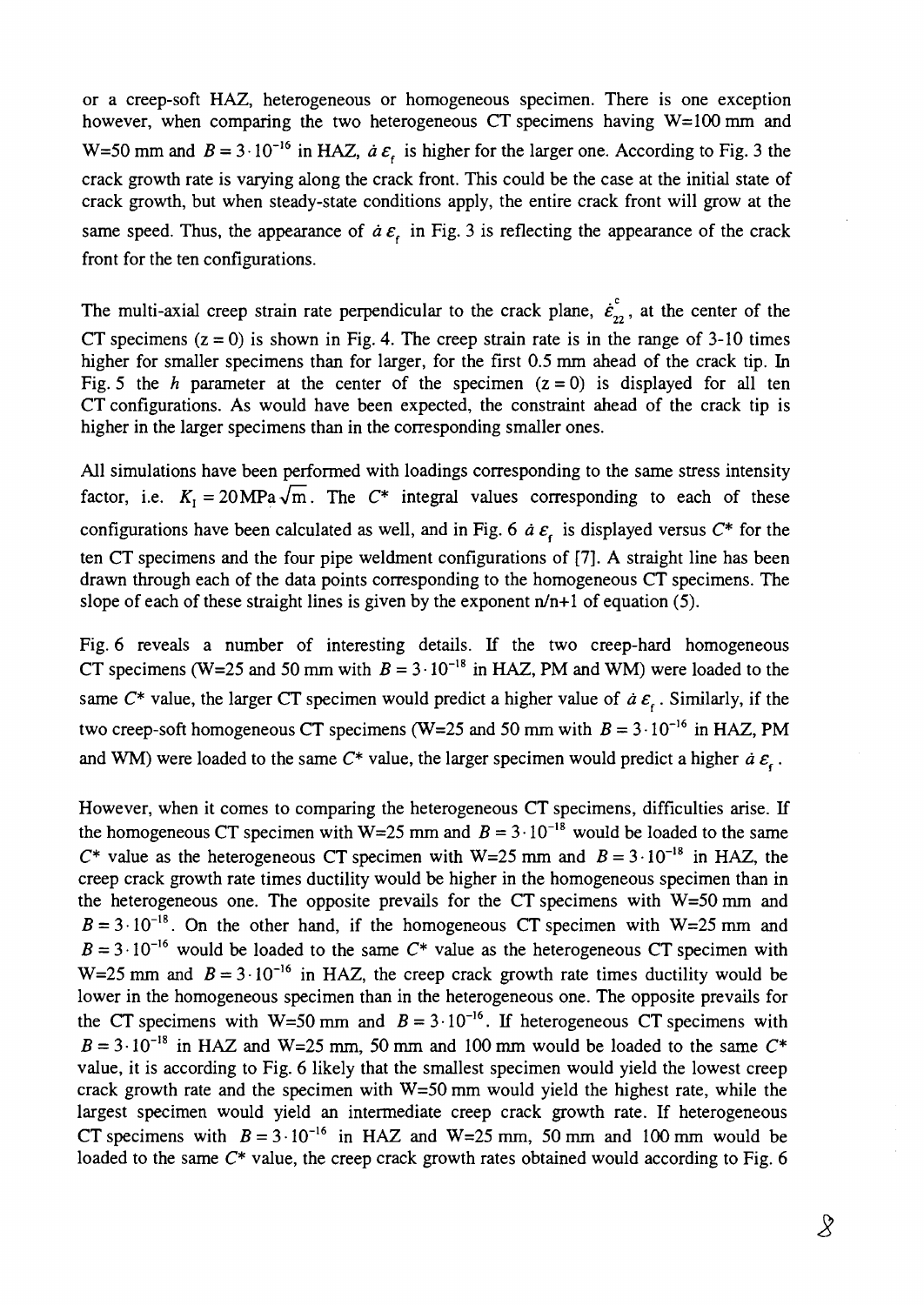be highest for the largest specimen, lowest for the specimen with W=50mm and an intermediate creep crack growth rate would be obtained for the smallest CT specimen.

Although the dependence between  $\dot{a} \varepsilon$  and  $C^*$  is not known for the pipe weldment, it is likely that their relation could be described with a similar expression as (5) and that the exponent is nearly  $n/n+1$ . Thus, the dependence between  $\dot{a} \varepsilon$  and  $C^*$  for the pipe weldment could probably be described by a straight line nearly parallel with the lines in the diagram describing the dependence between  $\dot{a} \varepsilon$  and  $C^*$  for the homogeneous CT specimens. Thus, changing the loading condition, from axial loading to a combination of axial loading and internal pressure, under constant  $C^*$ , would probably only lead to a minor change in  $\dot{a} \varepsilon$ , for the crack in the pipe weldment.

## 5. DISCUSSION AND CONCLUSIONS

When comparing different CT specimens loaded to the same stress intensity factor  $K<sub>1</sub>$ , the creep crack growth rate is predicted to be higher for (most) smaller CT specimens than for larger ones, despite the fact that the constraint ahead of the crack tip is higher in the larger specimens. The explanation is that the creep strain rate perpendicular to the crack plane is so much higher for the smaller CT specimens than for the larger CT specimens, i.e. the differences in strain rate dominates over the differences in constraint.

When, instead, comparing the CT specimens loaded to the same *C\** value, another situation arises. For the homogeneous CT specimens, a higher creep crack growth rate is predicted for the larger specimen than for the smaller specimen. For the heterogeneous CT specimen with  $B = 3 \cdot 10^{-16}$  in HAZ the highest creep crack growth rate is obtained with the largest specimen, while for the heterogeneous CT specimen with  $B = 3 \cdot 10^{-18}$  in HAZ the specimen with the intermediate size yields the highest creep crack growth rate.

The pipe weldment simulations reveal that changing the overall loading conditions from axial loading to a combination of axial loading and internal pressure under constant *C\*,* probably does not affect the creep crack growth rate significantly.

In order to transfer results from testing of a CT specimen to the component from which it was cut out, an individual matching of loading has to be done. Fig. 6 shows that a CT specimen with W=100 mm should be cut out from the pipe with  $B = 3 \cdot 10^{-16}$  in HAZ; regardless whether the pipe weldment is loaded axially only or by a combination of an axial loading and an internal radial pressure, the CT specimen with  $W=100$  mm will yield approximately the same  $\dot{a} \varepsilon$ <sub>f</sub> for a given  $C^*$  value as both pipe weldment configurations. For the pipe weldment with  $B = 3 \cdot 10^{-18}$  in HAZ, a cut out CT specimen with W=100 mm will yield a slightly lower value of the creep crack growth rate than the pipe weldment configurations, whereas a cut out CT specimen with  $W=50$  mm will yield a slightly higher value.

The results of the present study indicate that before an experiment is being made, it could be helpful to perform a numerical study, e.g. in order to decide the size of the CT specimen to be cut out and to select the proper loading. This could enhance the possibilities to transfer results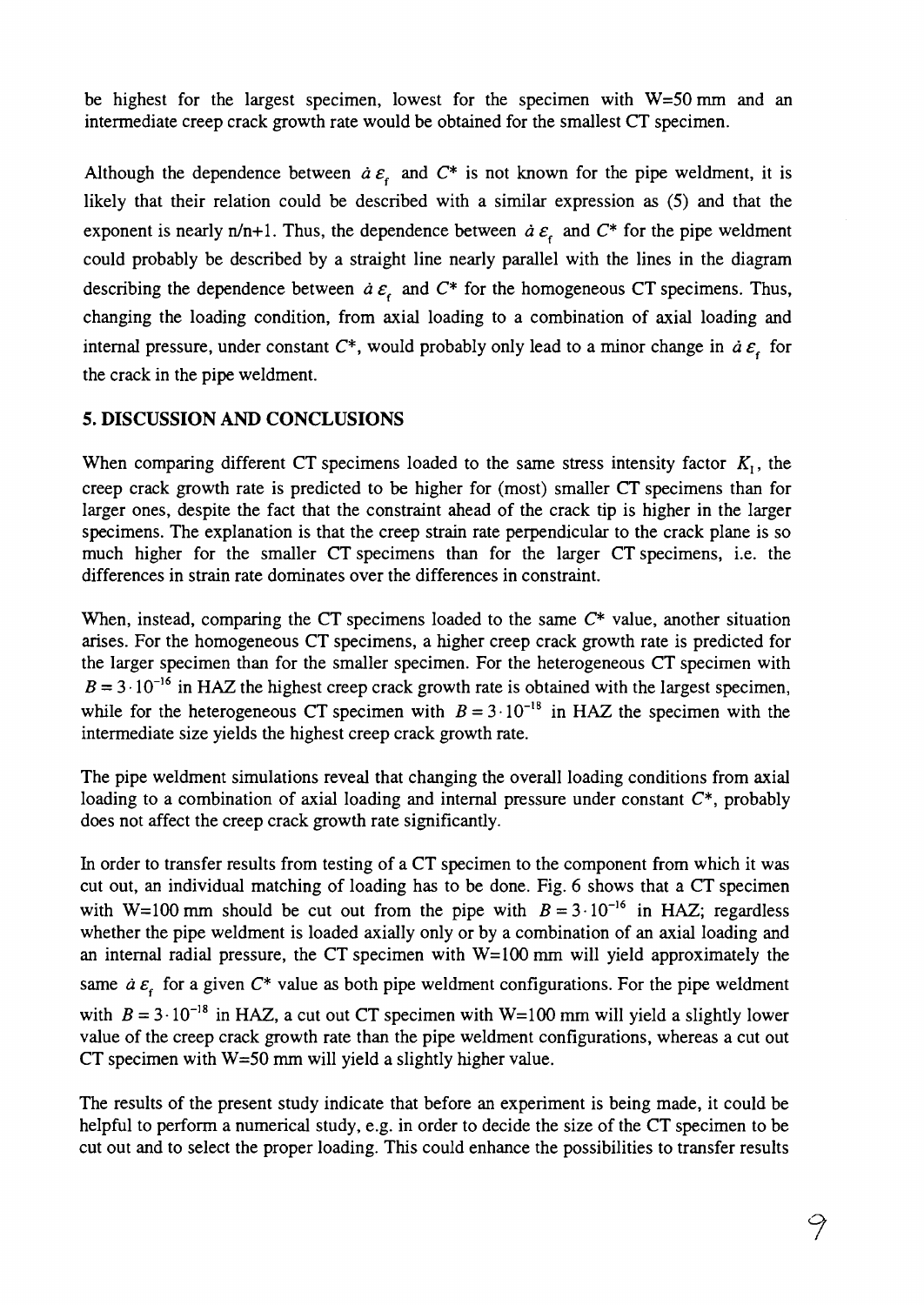from the cut out specimen to the component and improve the quality of laboratory CCG testing. The purpose of performing a creep crack growth experiment must be to as best as possible imitate the near crack environment in the real component. Since the creep crack growth rate is given by equation (9), this expression could be evaluated, as described in the present study, both for a CT specimen and for the component in order to find the proper loading for the experiment.

## **ACKNOWLEDGEMENTS**

The financial support of SAQ Kontroll AB is greatly appreciated.

### **REFERENCES**

- [1] Ainsworth, R.A., editor. R5: An assessment procedure for the high temperature response of structures, Nuclear Electric procedure R5 Issue 2 (1996).
- [2] Validation, Expansion and Standardisation of Procedures for High Temperature Defect Assessment (HIDA), Project Programme of Brite/EuRam, Project BE 1702 (1995).
- [3] Standard test method for measurement of creep crack growth rates in metals, ASTME-1457-92(1992).
- [4] Segle, P., Andersson, P. and Samuelson, L.A. (1998) A parametric study of creep crack growth in heterogeneous CT specimens by use of finite element simulations, Proceedings of the International HIDA' Conference, April 15-17, Paris, France.
- [5] Segle, P., Andersson, P. and Samuelson, L.A. (1998) Numerical investigation of creep crack growth in cross-weld CT specimens - Part I: Influence of mis-match in creep properties and notch tip location, submitted for publication and presented at the International Conference on 'Integrity of high-temperature welds', November 3-4, Nottingham, UK.
- [6] Andersson, P., Segle, P. and Samuelson, L.A. (1998) Numerical investigation of creep crack growth in cross-weld CT specimens - Part E: Influence of specimen size, submitted for publication and presented at the International Conference on 'Integrity of high-temperature welds', November 3-4, Nottingham, UK.
- [7] Samuelson, L. A., Andersson, P. and Segle, P. (1999) Finite element simulations of creep crack growth in welded pipes and CT specimens, To be presented at the 1999 ASME PVP Conference in Boston, USA.
- [8] Andersson, P., Bergman, M, Brickstad, B., Dahlberg, L., Nilsson, F. and Sattari-Far, I: A procedure for safety assessment of components with cracks - handbook. 3rd revised edition. SAQ/FoU-Report 96/08, SAQ Kontroll AB, Stockholm, Sweden, 1996.
- [9] ABAQUS (1996) User's manual, Version 5.6, Hibbit, Karlsson and Sorenson Inc.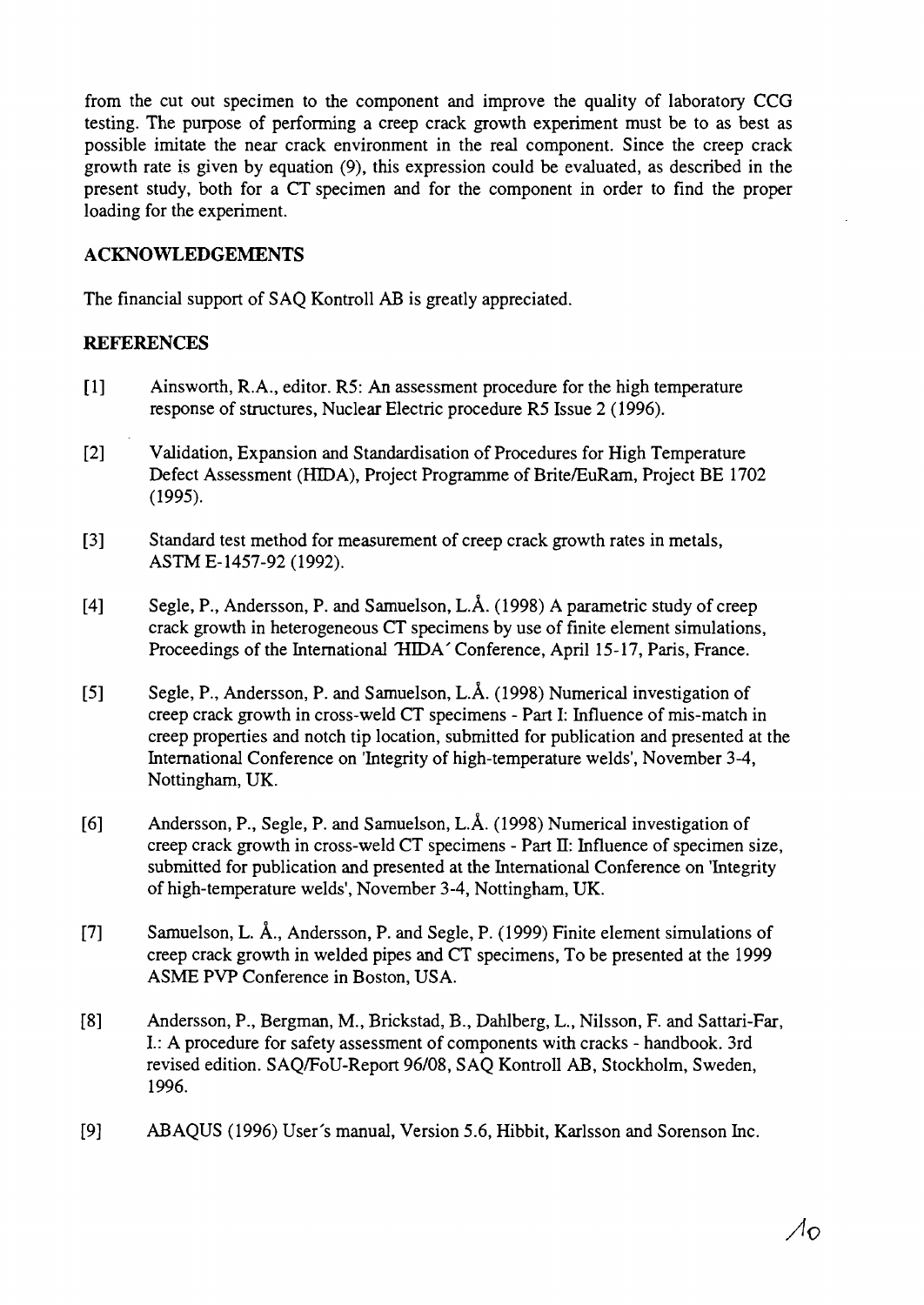- [10] Webster, G.A. and Ainsworth, R.A. (1994) High Temperature Component Life Assessment, Chapman & Hall, London, UK.
- [11] Rice, J.R. and Tracey, D.M. (1969) On the ductile enlargement of voids in triaxial stress fields, J. Mech. Phys. Solids, Vol. 17, pp. 102-217.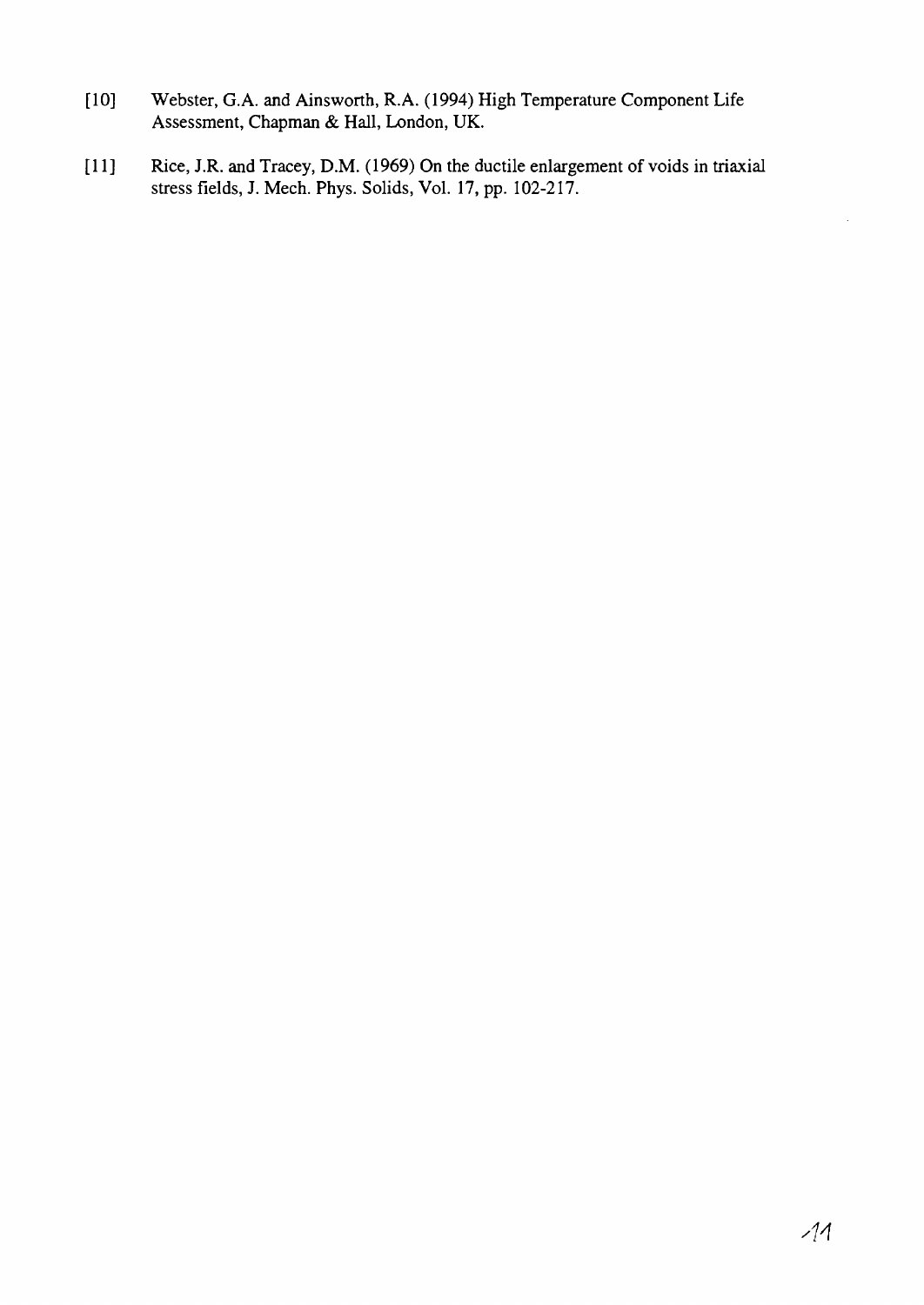

Fig. 1. a) Pipe weldment with a circumferential crack located in the HAZ [7]. b) Cross-weld CT specimen showing weldment constituents and the starter notch position. The specimens used in the finite element simulations are side grooved with a total thickness reduction of 20%. The included angle of the side groove is less than 90° and the root radius is less than 0.4 mm according to the ASTM E 1457 standard.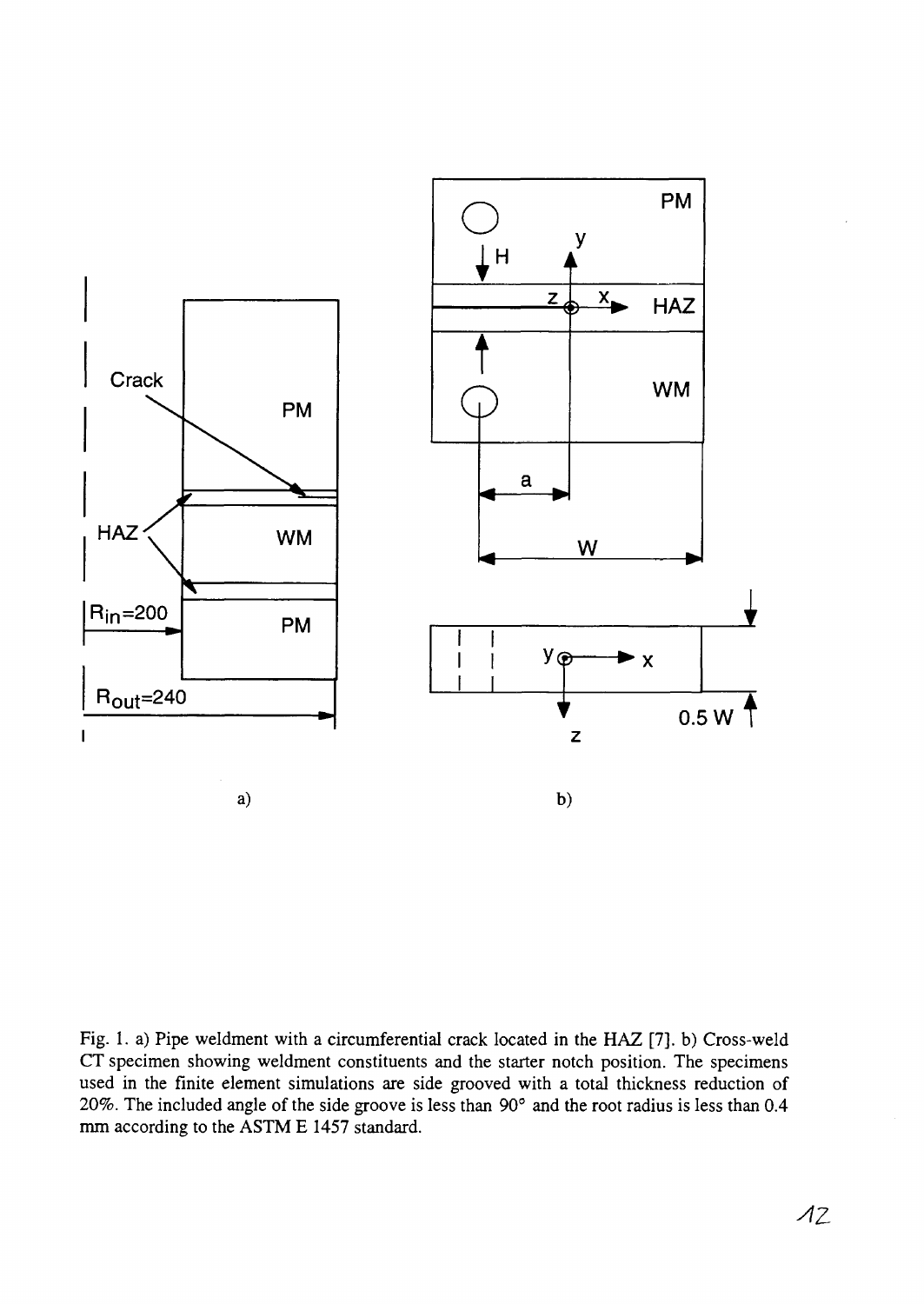

Fig. 2. The creep crack growth rate is described by a creep ductility based damage model. Creep damage is accumulated in a material element as it moves towards the crack tip.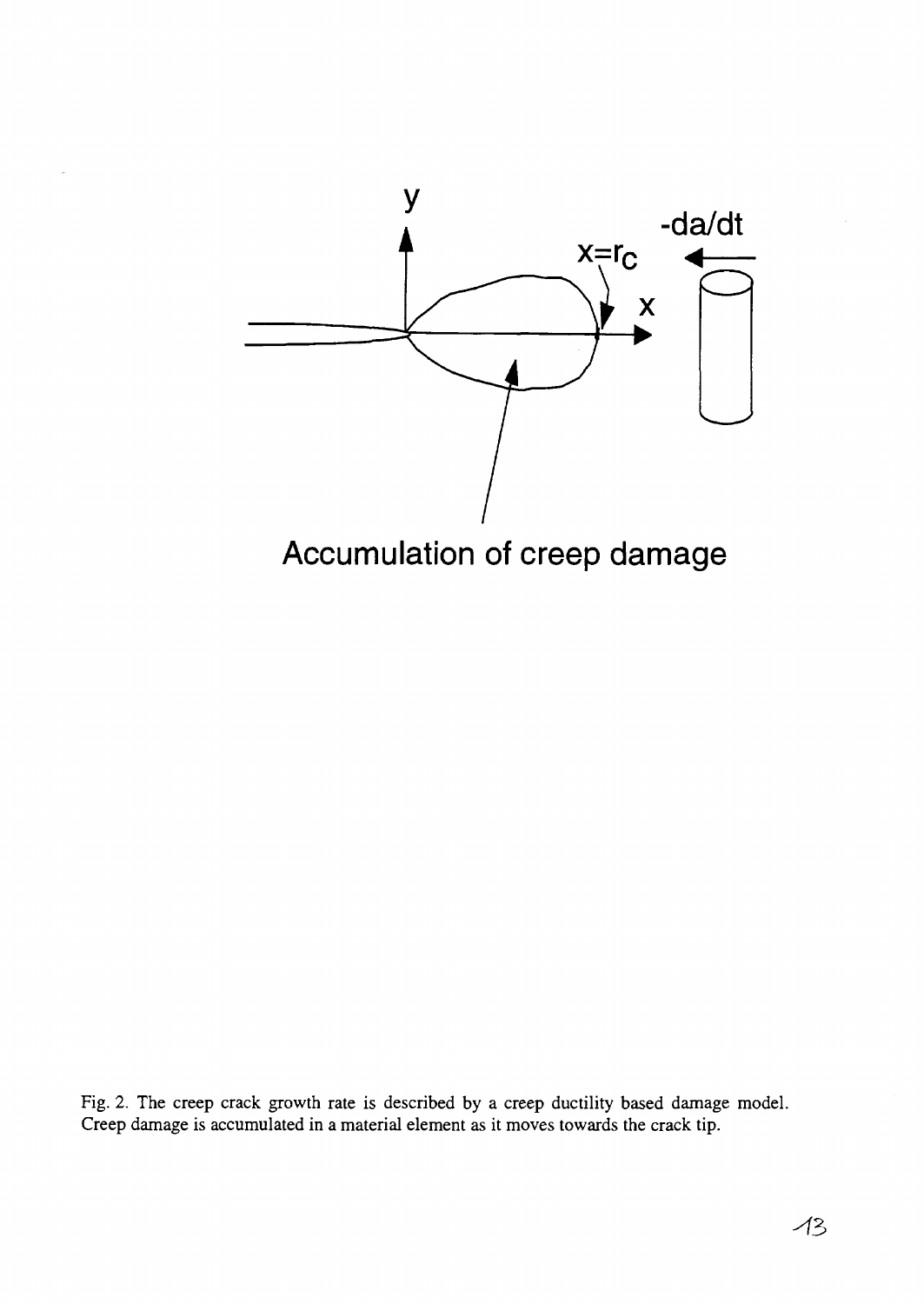

Fig. 3. The creep crack growth rate times the uni-axial creep ductility evaluated at 11 positions through the thickness of the specimens for all ten CT specimen configurations.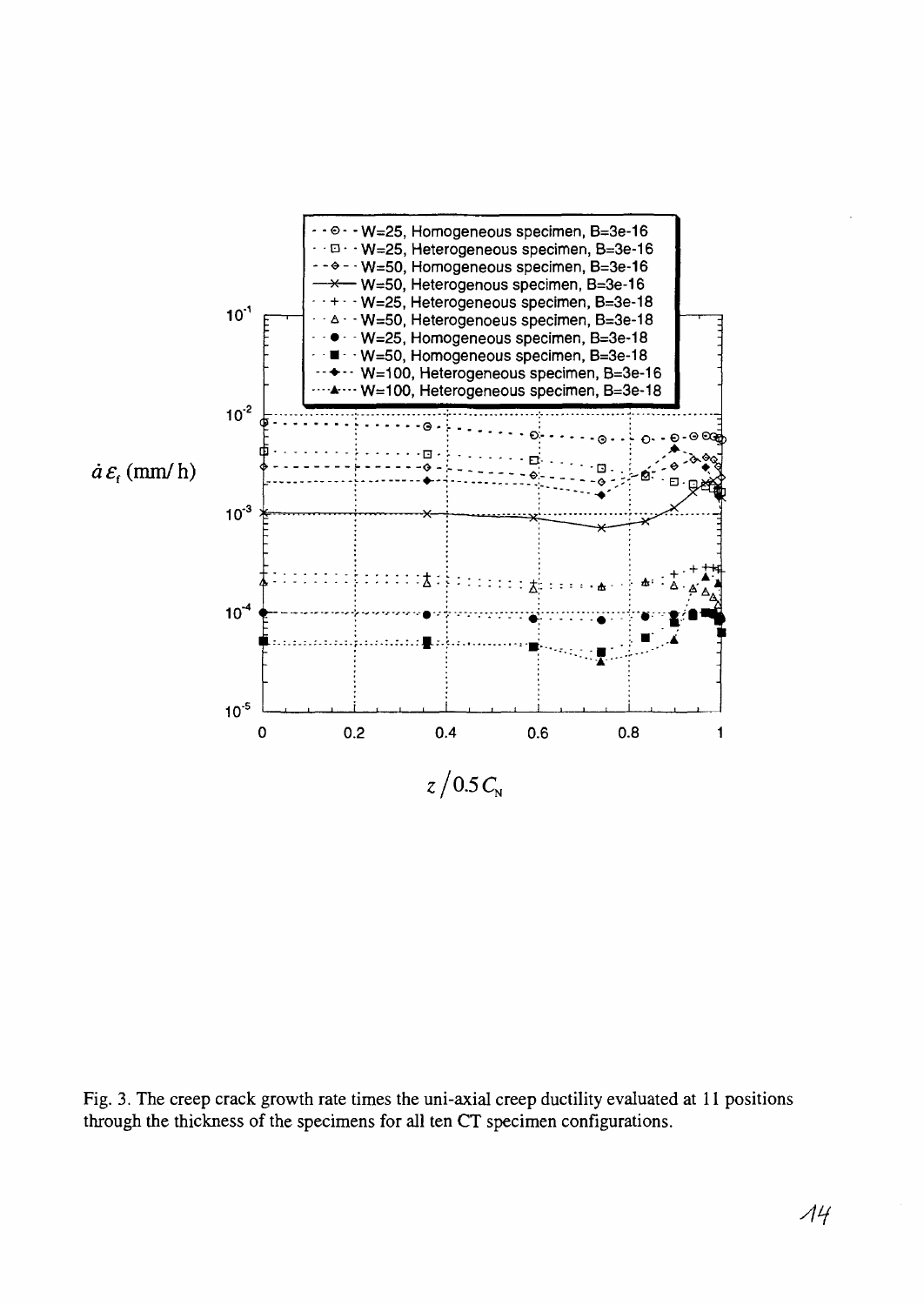

 $x$  (mm)

Fig. 4. The creep strain rate perpendicular to the crack plane, ahead of the crack tip, in the center of the specimens  $(z = 0)$  for all ten CT specimen configurations.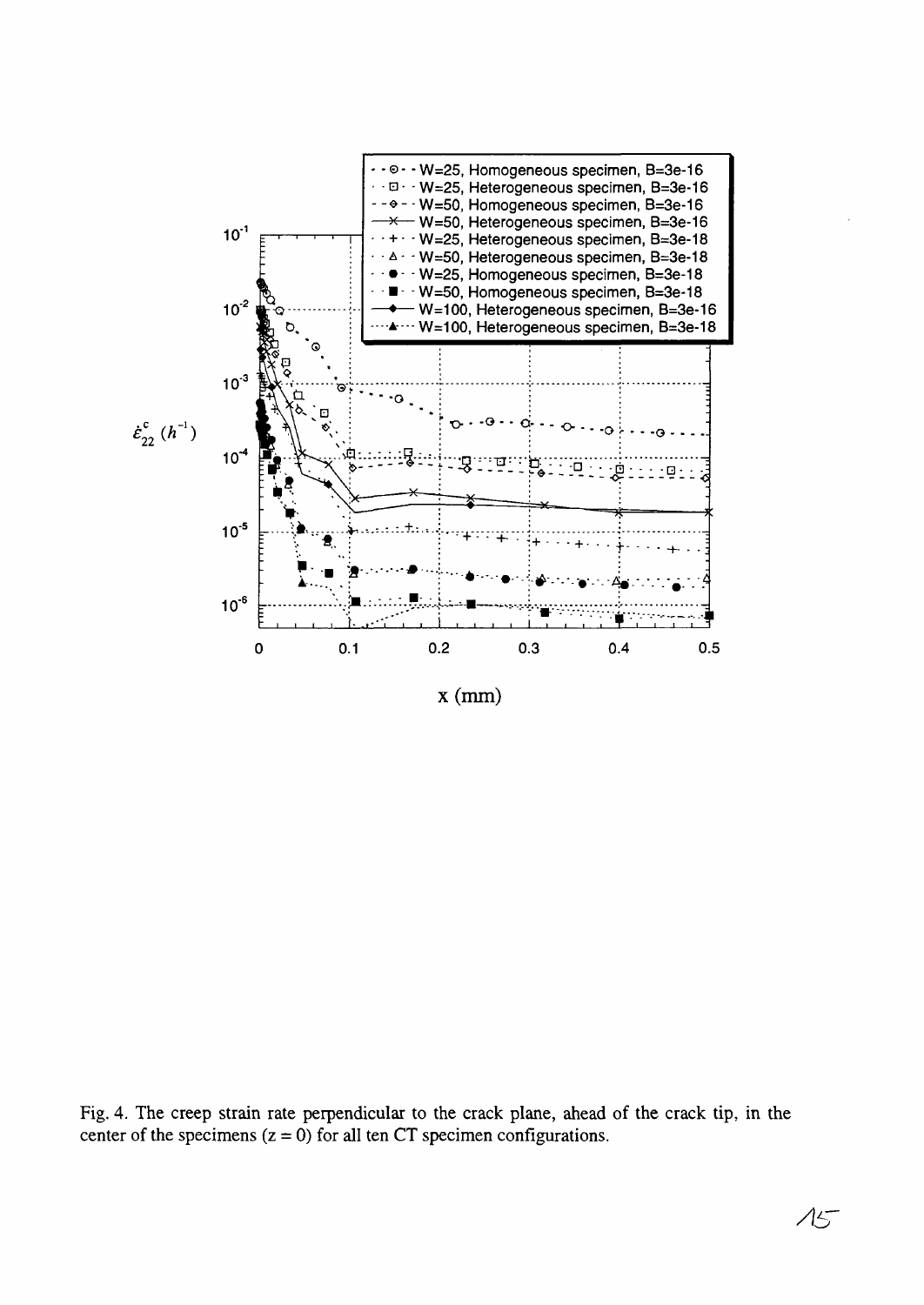

x (mm)

Fig. 5. The *h* parameter, ahead of the crack tip, in the center of the specimens  $(z = 0)$  for all ten CT specimen configurations.